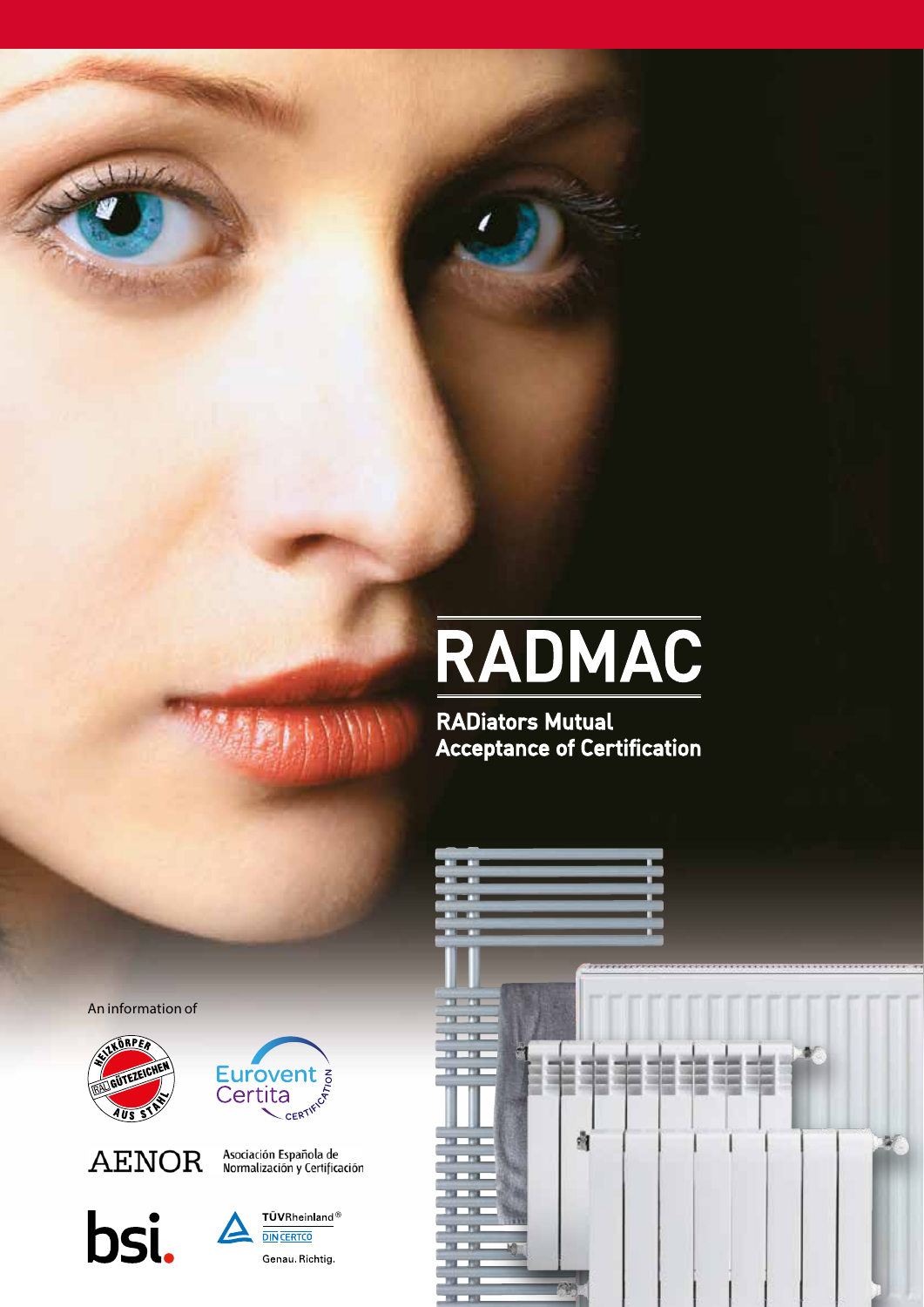### **The history**

**Certified radiators guarantee a precisely defined material quality at the highest level:**

- Certified rated thermal output (according to EN 442)
- Demonstrably highest material quality
- **Precise welding and standardised priming and** finishing coating
- **Leak pressure test**
- **Continuously monitored production process**
- **Audits by neutral inspection bodies**



Some owners and modernising architects are of the opinion that radiators only differ in small details and make a frivolous decision based on price only. But seemingly cheap offers often emerge as sham package. Considerable additional costs caused by nonconformities in processing and quality as well as wrong design quickly let the ostensible savings vanish into thin air.

**From the beginning you should trust in quality:**  Certified radiators with a well-defined material quality at the highest level to prevent customers complaints and pleasing heating comfort for many years. Quality: The business card for competence.

**Quality from the specialist trade. Radiators sealed and signed.**

### **Planning without risk – thanks to a quality mark**

## **Quality which convinces.**

**More quality, more choice! A multitude of modern radiators for fashionable bathrooms and all kinds of living and working areas bear a quality mark.**

This RADMAC group was initiated by EURORAD (body of European manufacturers of radiators) and the certification bodies **(AFNOR Certification, BSI, DIN CERTCO and RAL),** was created at the beginning of 1994 in order to harmonize all voluntary certification schemes for Radiators using hot water. In 2001, **AENOR** entered the RADMAC group.

The first stage consisted in implementing the acceptance of the test reports issued by the testing laboratories which were contractually bound with the RADMAC certification bodies. This resulted in the signing of a first agreement "Agreement for the mutual acceptance of test data on radiators and convectors complying with EN 442 for the granting of voluntary certification marks by certification bodies".

At the beginning, the list of laboratories and the interlaboratory tests (commonly called RRTs "Round Robin Tests") were managed at the European level by the ad hoc group CEN TC 130/WG8. As this group became dormant, RADMAC decided to take over the management formerly ensured by WG8 and set up the RADMAC S2 group. However, due to the regulatory changes brought in by the arrival of the CE marking and the notification of bodies to issue this marking, RADMAC decided in 2006 that the follow up of laboratories should be handled again at European level by the group CPRTch/SG03/WG1. Thus, RADMAC can rely on a list of laboratories which benefit from regulatory recognition.

**CERRETAKEERING** 

The second stage, which started in 2004, aimed at the acceptance of the multiple mark audit reports issued by RADMAC member certification bodies. This resulted in the signature in 2003 of a second agreement "Agreement for the mutual acceptance of inspection reports for the granting of voluntary certification marks issued by certification bodies for radiators and convectors complying with EN 442". Auditors who perform audits according to the RADMAC scheme have been qualified. They regularly meet within the RADMAC S3 group (Lab) to share their experiences and maintain their qualifications.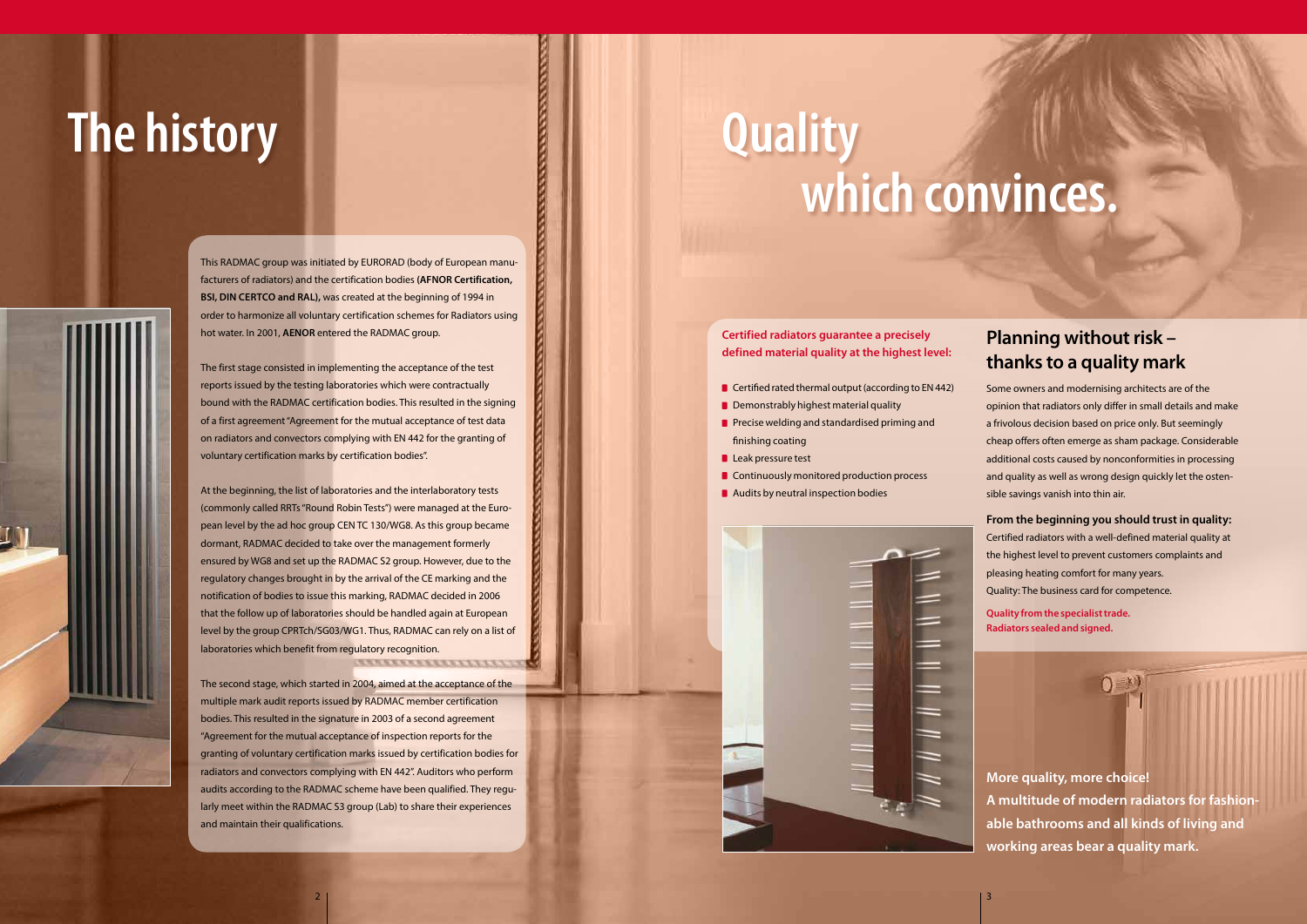

### **Certified radiators: Add-on of quality and performance**

### **Inspection**

### **Violation**

Depending on the impact violation of the quality directives are avenged with the withdrawal of a quality mark. By this means the certifiers not only protects members but also the users and consumers.



### **Materials**

Materials such as steel sheets, tubes etc. at least conform to the requirements according to EN 442-1. The material quality has to be documented with a test report or laboratory test.

### **Storage of raw materials**

Only raw materials which are free of corrosion and damage may be used; the quality must be accounted for at all times. Therefore the storage has to be performed in a way to debar damage and corrosion.

For the comprehensive documentation a quality manual with all work instructions is required for every member of RADMAC. In order to document all production steps without exception an evidence of quality has to be accomplished which has to be shown to inspection companies at every control visit. The applied welding processes have to correspond to the state-of-the-art. The welding has to follow the product drawing precisely. All constructive characteristics such as length of welds, number of welding spots and the distance in between etc. are fixed.

### **Wall thickness**

The wall thickness of the processed materials conforms at least to the requirements according to EN 442-1. Perfect material quality results in safety, reliability and long life span.

### **Thermal output**

After the comprehensive initial test the external inspection is performed at least once a year by a neutral test laboratory without prior notice. This ensures that the given guidelines are observed consistently – manipulation is therefore impossible. Every single radiator has to perform a leak pressure test according to EN 442-1. The test pressure has to amount to 1.3 times of the allowed operating pressure. This data has to be displayed in all technical documents. In addition burst tests have to be carried out. Certified radiators are absolutely safe. The danger of a bursting radiator is eliminated almost completely.

The accuracy of the thermal output according to EN 442 has to be attested by a neutral approved testing laboratory. All data concerning thermal output are registered and have to conform to the specifications according to EN 442. These are the premises for a perfect design of the radiators and energy saving heating.

### **Marking**

Only radiators which come from a monitored production by one of the partners of RADMAC are allowed to bear a quality mark.

### **Security in quality and performance**

Sealed and signed quality. Certified radiators offer a maximum of security for architects, planners, specialist trade, installer and owners.

### **Welding**

### **Pressure test**

### **Finishing coat**

Radiators with a RADMAC quality label receive a priming which conforms to the corrosion test according to EN 442-2. All criteria of the finishing coat have to be registered in the test report. Witness cross-cut test during audit. When controlled the criteria have to coincide with radiators from the production: Guaranteed protection and a good look for many years.

### **Monitored production process: Calibration and ongoing examination**

All steps of the production process of certified radiators is monitored by internal control modules and documented in every phase – a quality evidence for a product without defects. Calibration of all measuring equipment is compulsory and has to be repeated every year anew.

### **Quality assurance system**

 $\overline{a}$  566  $\overline{b}$  566  $\overline{b}$  566  $\overline{b}$  566  $\overline{b}$  566  $\overline{b}$  566  $\overline{b}$  566  $\overline{b}$  566  $\overline{b}$  566  $\overline{b}$  566  $\overline{b}$  566  $\overline{b}$  566  $\overline{b}$  566  $\overline{b}$  566  $\overline{b}$  566  $\overline{b}$  566  $\overline{b}$  566

The rated thermal output as well as the technical documents of all certified radiators can be accessed free of charge at the certification bodies websites: www.certita.fr www.aenor.es www.bsigroup.com www.dincertco.de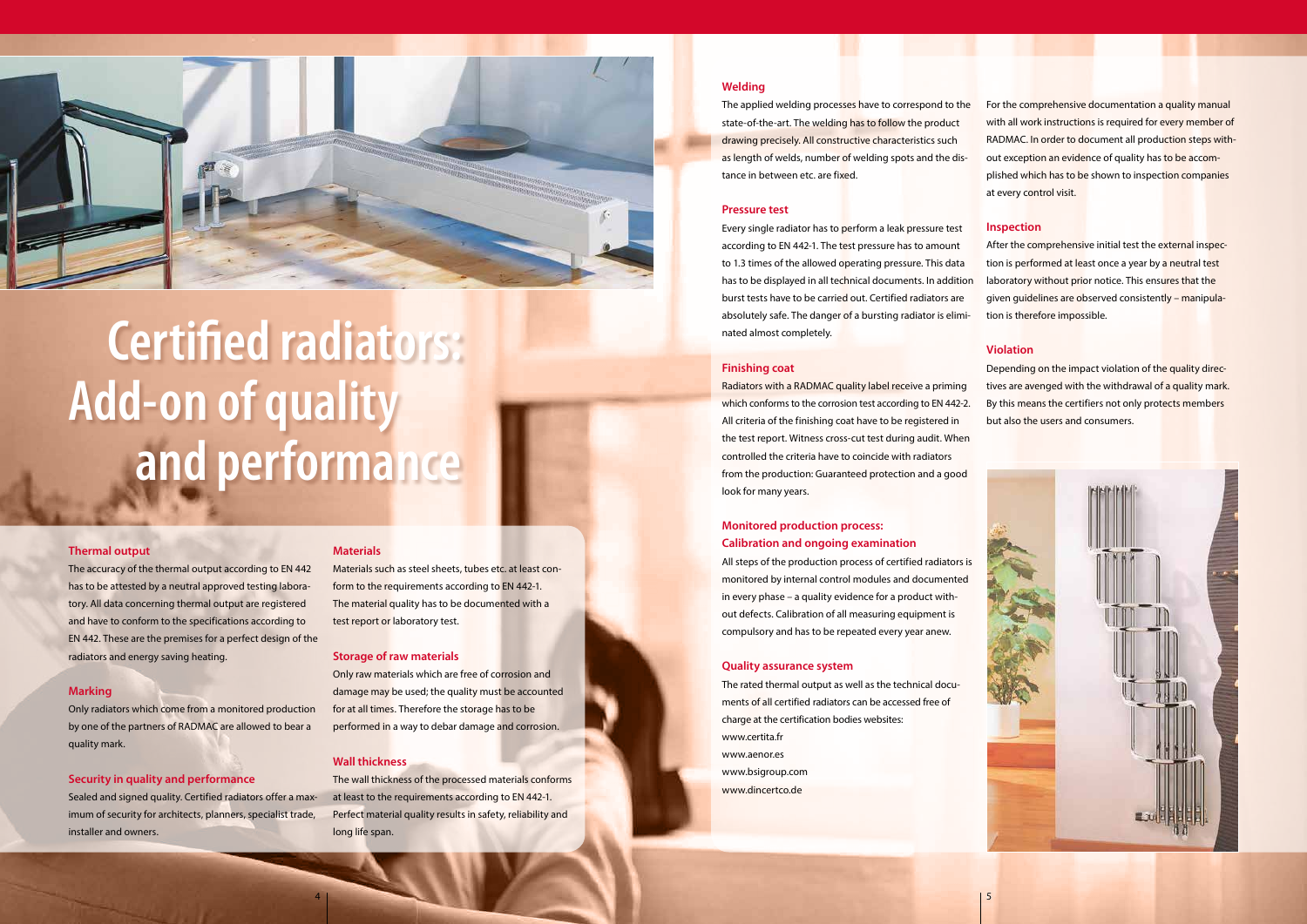Initial test of rated thermal output according to EN in approved laboratories

Leak pressure test with at least 1.3 times operating pressure

- Periodical control of rated thermal output measure according to EN 442
- Precisely defined material quality: Evidence by test or own laboratory tests
- Checked quality assurance system for a complete documentation of the whole production process
- Product construction and quality is secured by year inspections performed by independent inspectior
- Precise welding control through burst test and a mechanical tests
- Controlled priming according to (EN 442-2) and fir

**Cross-cut test** 

6 February 2014 12: A state of the control of the control of the control of the control of the control of the control of the control of the control of the control of the control of the control of the control of the control

| N                     |                           |                                                                                                                                                                                    |  |
|-----------------------|---------------------------|------------------------------------------------------------------------------------------------------------------------------------------------------------------------------------|--|
|                       |                           | to CE marking                                                                                                                                                                      |  |
|                       | $c\epsilon$               | AENOR<br>RADMAC<br>NF<br>$\bm{\mathsf{N}}$<br><b>RADiators Mutual</b><br>Producto<br>Certificado<br><b>Acceptance of Certification</b><br><b>TABRPER</b><br>4 <u>us</u><br>Geprüft |  |
| 442                   | $\frac{\lambda}{\lambda}$ |                                                                                                                                                                                    |  |
|                       |                           |                                                                                                                                                                                    |  |
| ement                 |                           |                                                                                                                                                                                    |  |
| t report              |                           |                                                                                                                                                                                    |  |
|                       |                           |                                                                                                                                                                                    |  |
| <b>orly</b><br>bodies |                           | X                                                                                                                                                                                  |  |
| dditional             |                           |                                                                                                                                                                                    |  |
| ishing coat           |                           |                                                                                                                                                                                    |  |
|                       |                           |                                                                                                                                                                                    |  |
|                       |                           |                                                                                                                                                                                    |  |

### **The CE marking**

**to a quality mark. CONCLUSION:** Only radiators from quality controlled production guarantee **highest quality which exceeds the standard requirements by far and are allowed to bear a quality mark. Through numerous controls and regulations the certification bodies protect craftsman and owners much better than the CE marking.**

The CE marking of radiators only signals the compliance with the minimum standard requirements for sales in Europe. In contrast to the quality mark it does not offer assured quality evidence.

Certified radiators conform to the up-to-date quality standard regarding highest security and long life span as the comparison chart shows.





114

**When consulting owners and installing radiators you should always pay attention** 



## **Quality mark comparison**